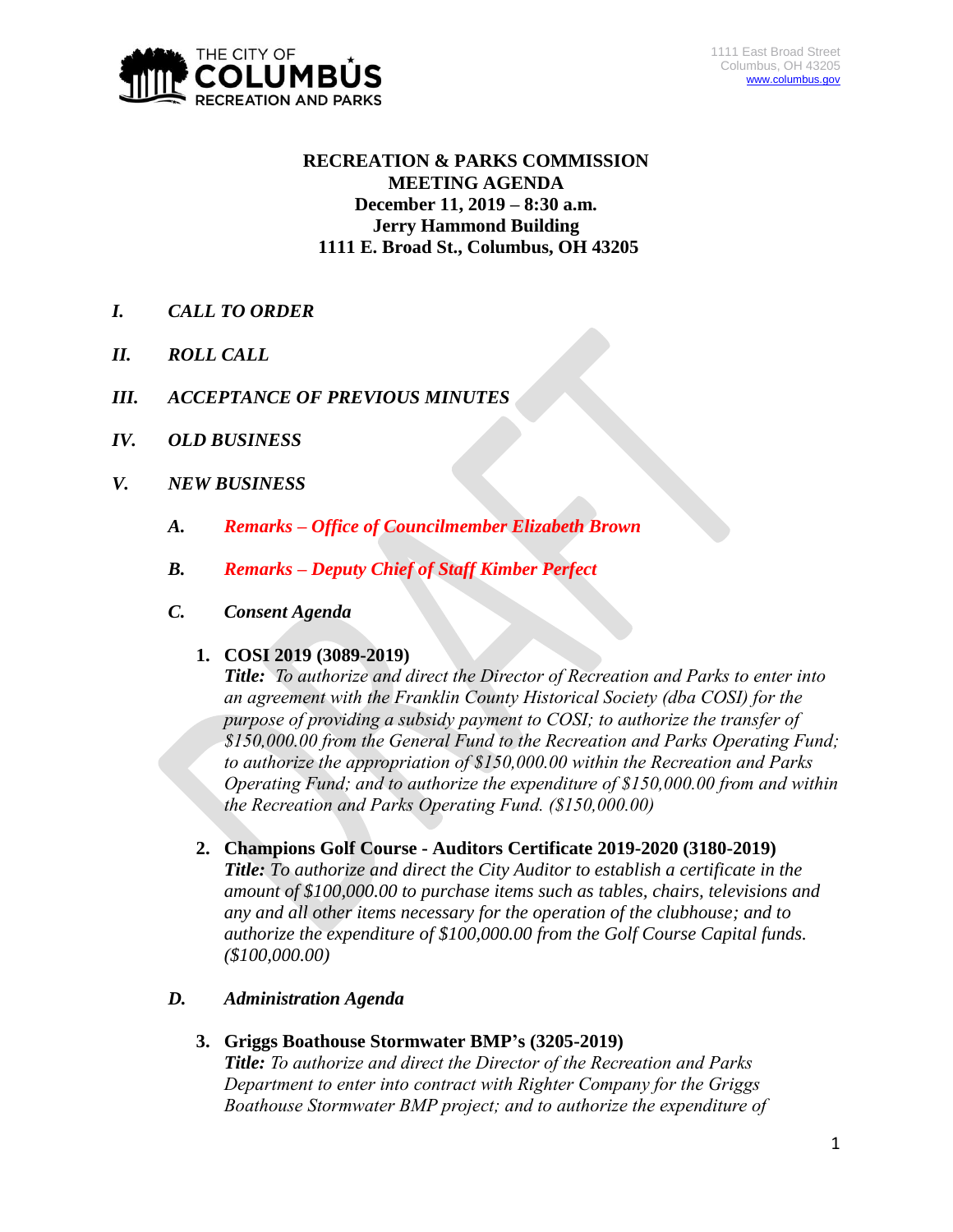

*\$74,950.00 from the Voted Recreation and Parks Bond Fund; and to declare an emergency. (\$74,950.00)*

Bids were advertised through Vendor Services, in accordance with City Code Section 329, on November 8, 2019 and received by the Recreation and Parks Department on November 19, 2019. Bids were received from the following vendors:

| Company                    | <b>Status</b> | Amount         |
|----------------------------|---------------|----------------|
| <b>Righter Company</b>     | (MAJ)         | \$74,950.00    |
| McDaniel's Construction    | (MBE)         | \$122,000.00   |
| GM General Contracting Co. | (MAJ)         | Non-responsive |

After reviewing the proposals that were submitted, it was determine that Righter Company was the lowest and most responsive bidder.

Righter Company and all proposed subcontractors have met code requirements with respect to prequalification, pursuant to relevant sections of Columbus City Code Chapter 329.

### **4. Champions Village Park Boat Ramps (3225-2019)**

*Title: To authorize the Director of Recreation and Parks to modify a contract with Burgess and Niple (Ord. 1272-2019) for detailed engineering and design services for the Confluence Village Park and Boat Ramp; to authorize the expenditure of \$pending from the Recreation and Parks Bond Fund; and to declare an emergency. (\$pending)*

#### **5. Berliner Utility Improvements (3226-2019)**

*Title: To authorize and direct the Recreation and Parks Department Director to enter into contract with Trucco Construction Co. for the Lou Berliner Park Utility Service Improvements; to authorize the expenditure of \$800,000.00 from the Recreation and Parks Bond Fund; and to declare an emergency. (\$800,000.00)*

Bids were advertised through Vendor Services, in accordance with City Code Section 329, on October 23, 2019 and received by the Recreation and Parks Department on November 5, 2019. Bids were received from the following vendors:

| Company                       | <b>Status</b> | Amount         |
|-------------------------------|---------------|----------------|
| <b>Trucco Construction Co</b> | (MAJ)         | \$695,500.00   |
| Columbus Asphalt Paving Inc.  | (MAJ)         | \$844,830.00   |
| M&D Blacktop                  | (MAJ)         | Non-responsive |

- *E. Parks Maintenance & Operations Agenda – No Legislation*
- *F. Recreation & Program Services Agenda – No Legislation*
- *G. Youth & Family Development Agenda – No Legislation*